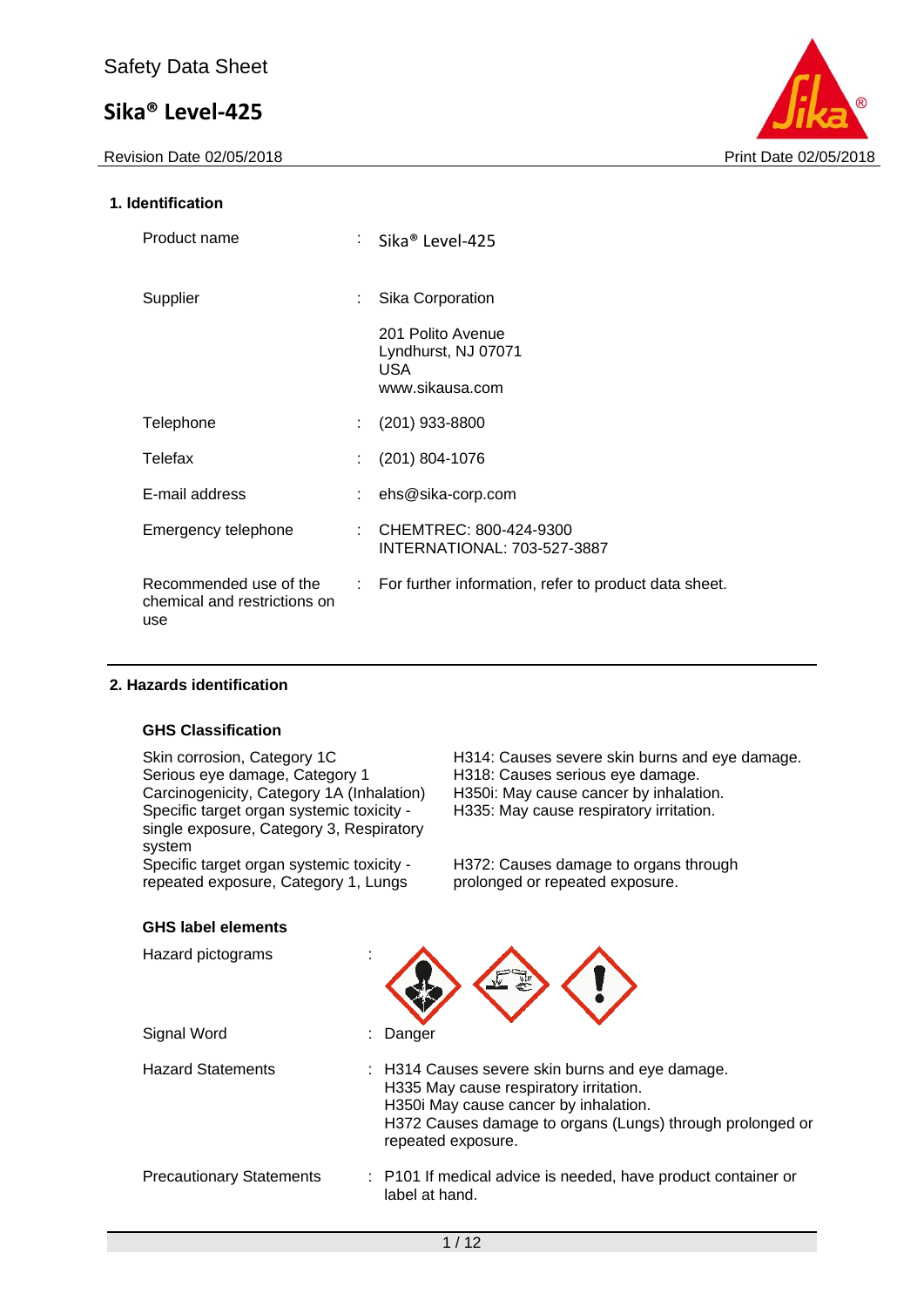Revision Date 02/05/2018 **Print Date 02/05/2018** Print Date 02/05/2018



P102 Keep out of reach of children. P103 Read label before use. **Prevention:**  P201 Obtain special instructions before use. P202 Do not handle until all safety precautions have been read and understood. P260 Do not breathe dust/ fume/ gas/ mist/ vapors/ spray. P270 Do not eat, drink or smoke when using this product. P271 Use only outdoors or in a well-ventilated area. P280 Wear protective gloves/ protective clothing/ eye protection/ face protection. P281 Use personal protective equipment as required. **Response:**  P301 + P330 + P331 IF SWALLOWED: Rinse mouth. Do NOT induce vomiting. P303 + P361 + P353 IF ON SKIN (or hair): Take off immediately all contaminated clothing. Rinse skin with water/shower. P304 + P340 IF INHALED: Remove person to fresh air and keep comfortable for breathing. P305 + P351 + P338 IF IN EYES: Rinse cautiously with water for several minutes. Remove contact lenses, if present and easy to do. Continue rinsing. P308 + P313 IF exposed or concerned: Get medical advice/ attention. P310 Immediately call a POISON CENTER/doctor. P363 Wash contaminated clothing before reuse. **Storage:**  P403 + P233 Store in a well-ventilated place. Keep container tightly closed. P405 Store locked up. **Disposal:**  P501 Dispose of contents/ container to an approved waste disposal plant.

See Section 11 for more detailed information on health effects and symptoms. There are no hazards not otherwise classified that have been identified during the classification

process.

There are no ingredients with unknown acute toxicity used in a mixture at a concentration >= 1%.

#### **3. Composition/information on ingredients**

Pure substance/mixture : Mixture

#### **Hazardous ingredients**

| Chemical name      | CAS-No.    | Concentration (%)      |
|--------------------|------------|------------------------|
| Quartz (SiO2)      | 14808-60-7 | $\vert$ >= 25 - < 50 % |
| l Portland cement  | 65997-15-1 | l >= 10 - < 20 %       |
| Quartz (SiO2) <5µm | 14808-60-7 | $1 > 0.1 - 1\%$        |

There are no additional ingredients present which, within the current knowledge of the supplier and in the concentrations applicable, are classified as hazardous to health or the environment and hence require reporting in this section.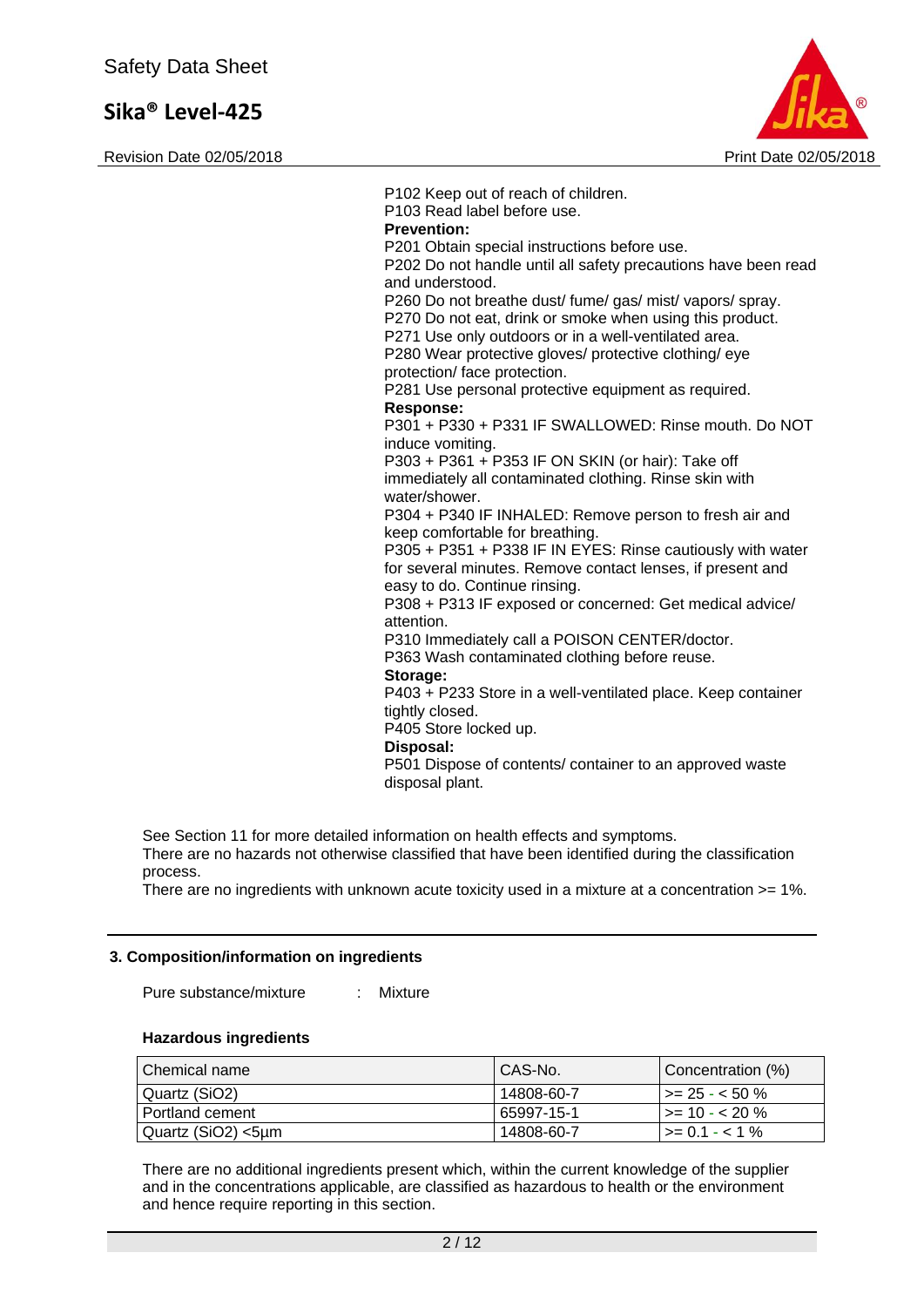

| 4. First aid measures                                             |                                                                                                                                                                                                                                                                                                                         |
|-------------------------------------------------------------------|-------------------------------------------------------------------------------------------------------------------------------------------------------------------------------------------------------------------------------------------------------------------------------------------------------------------------|
| If inhaled                                                        | : Move to fresh air.<br>Consult a physician after significant exposure.                                                                                                                                                                                                                                                 |
| In case of skin contact                                           | : Take off contaminated clothing and shoes immediately.<br>Wash off with soap and plenty of water.<br>Immediate medical treatment is necessary as untreated<br>wounds from corrosion of the skin heal slowly and with<br>difficulty.                                                                                    |
| In case of eye contact                                            | : Small amounts splashed into eyes can cause irreversible<br>tissue damage and blindness.<br>In the case of contact with eyes, rinse immediately with plenty<br>of water and seek medical advice.<br>Continue rinsing eyes during transport to hospital.<br>Remove contact lenses.<br>Keep eye wide open while rinsing. |
| If swallowed                                                      | : Clean mouth with water and drink afterwards plenty of water.<br>Do not induce vomiting without medical advice.<br>Do not give milk or alcoholic beverages.<br>Never give anything by mouth to an unconscious person.<br>Take victim immediately to hospital.                                                          |
| Most important symptoms<br>and effects, both acute and<br>delayed | : Prolonged exposure can cause silicosis.                                                                                                                                                                                                                                                                               |
|                                                                   | Health injuries may be delayed.<br>corrosive effects<br>irritant effects<br>carcinogenic effects                                                                                                                                                                                                                        |
|                                                                   | Cough<br>Respiratory disorder<br><b>Dermatitis</b><br>See Section 11 for more detailed information on health effects<br>and symptoms.                                                                                                                                                                                   |
|                                                                   | Causes serious eye damage.<br>May cause respiratory irritation.<br>May cause cancer by inhalation.<br>Causes damage to organs through prolonged or repeated<br>exposure.<br>Causes severe burns.                                                                                                                        |
| Protection of first-aiders                                        | Move out of dangerous area.<br>Consult a physician.<br>Show this material safety data sheet to the doctor in<br>attendance.                                                                                                                                                                                             |
| Notes to physician                                                | Treat symptomatically.                                                                                                                                                                                                                                                                                                  |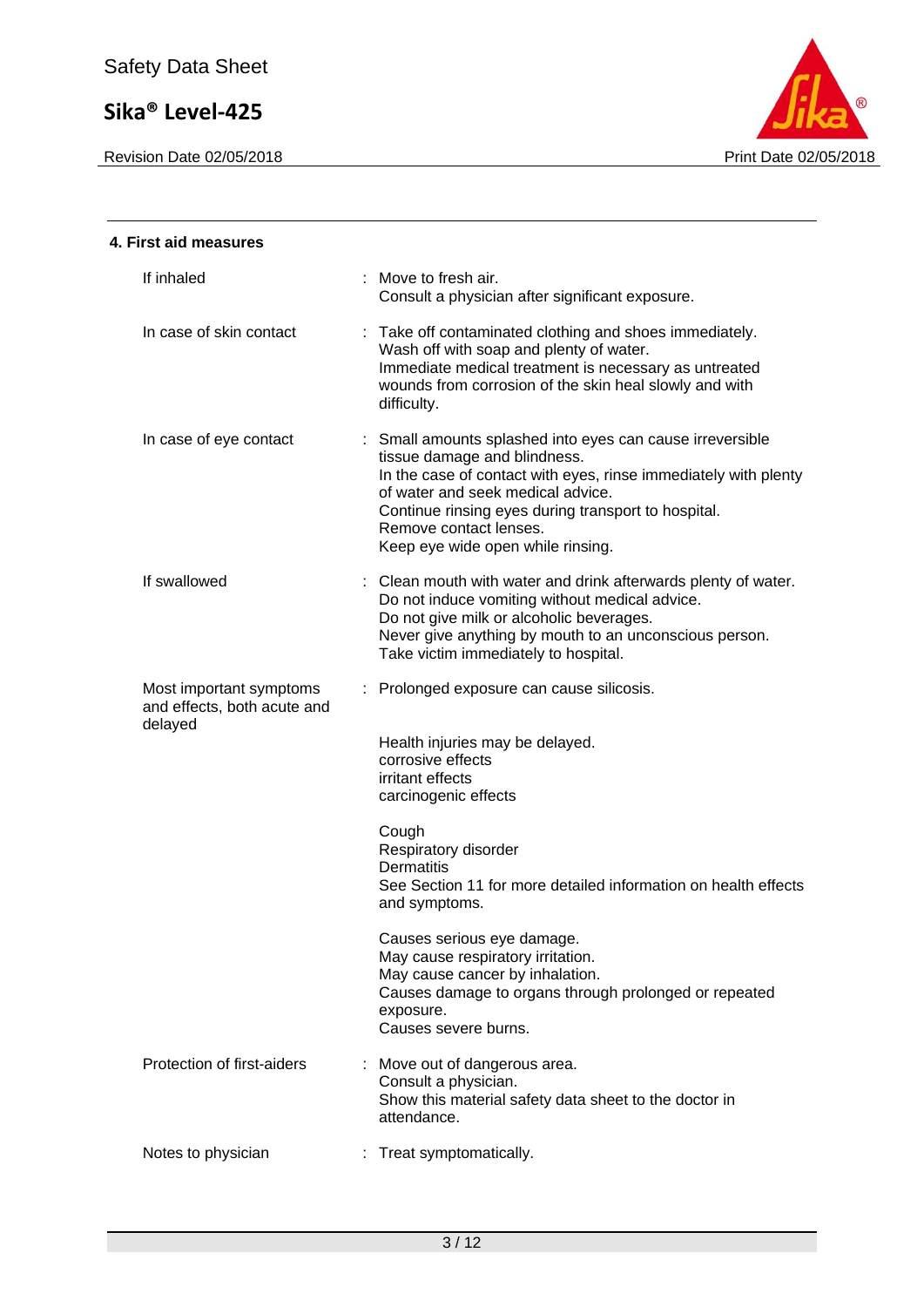Revision Date 02/05/2018 **Print Date 02/05/2018** 



#### **5. Fire-fighting measures**

| Suitable extinguishing media                      | : Use extinguishing measures that are appropriate to local<br>circumstances and the surrounding environment.                                                                                                                    |
|---------------------------------------------------|---------------------------------------------------------------------------------------------------------------------------------------------------------------------------------------------------------------------------------|
| Specific extinguishing<br>methods                 | : Collect contaminated fire extinguishing water separately. This<br>must not be discharged into drains.<br>Fire residues and contaminated fire extinguishing water must<br>be disposed of in accordance with local regulations. |
| Special protective equipment<br>for fire-fighters | : In the event of fire, wear self-contained breathing apparatus.                                                                                                                                                                |

#### **6. Accidental release measures**

| Personal precautions,       | : Use personal protective equipment.                                                                                                                                                                                                            |
|-----------------------------|-------------------------------------------------------------------------------------------------------------------------------------------------------------------------------------------------------------------------------------------------|
| protective equipment and    | Avoid breathing dust.                                                                                                                                                                                                                           |
| emergency procedures        | Deny access to unprotected persons.                                                                                                                                                                                                             |
| Environmental precautions   | : Do not flush into surface water or sanitary sewer system.<br>If the product contaminates rivers and lakes or drains inform<br>respective authorities.<br>Local authorities should be advised if significant spillages<br>cannot be contained. |
| Methods and materials for   | : Pick up and arrange disposal without creating dust.                                                                                                                                                                                           |
| containment and cleaning up | Keep in suitable, closed containers for disposal.                                                                                                                                                                                               |

### **7. Handling and storage**

| Advice on safe handling     | : Avoid formation of respirable particles.<br>Avoid exceeding the given occupational exposure limits (see<br>section 8).<br>Do not get in eyes, on skin, or on clothing.<br>For personal protection see section 8.<br>Smoking, eating and drinking should be prohibited in the<br>application area.<br>Follow standard hygiene measures when handling chemical<br>products. |
|-----------------------------|-----------------------------------------------------------------------------------------------------------------------------------------------------------------------------------------------------------------------------------------------------------------------------------------------------------------------------------------------------------------------------|
| Conditions for safe storage | : Prevent unauthorized access.<br>Store in original container.<br>Keep in a well-ventilated place.<br>Observe label precautions.<br>Store in accordance with local regulations.                                                                                                                                                                                             |
| Materials to avoid          | $:$ No data available                                                                                                                                                                                                                                                                                                                                                       |

### **8. Exposure controls/personal protection**

| . . | Component | -No.<br>AJ. | **<br><b>Basis</b> | Value | <b>Exposure limit(s)*</b> |
|-----|-----------|-------------|--------------------|-------|---------------------------|
|-----|-----------|-------------|--------------------|-------|---------------------------|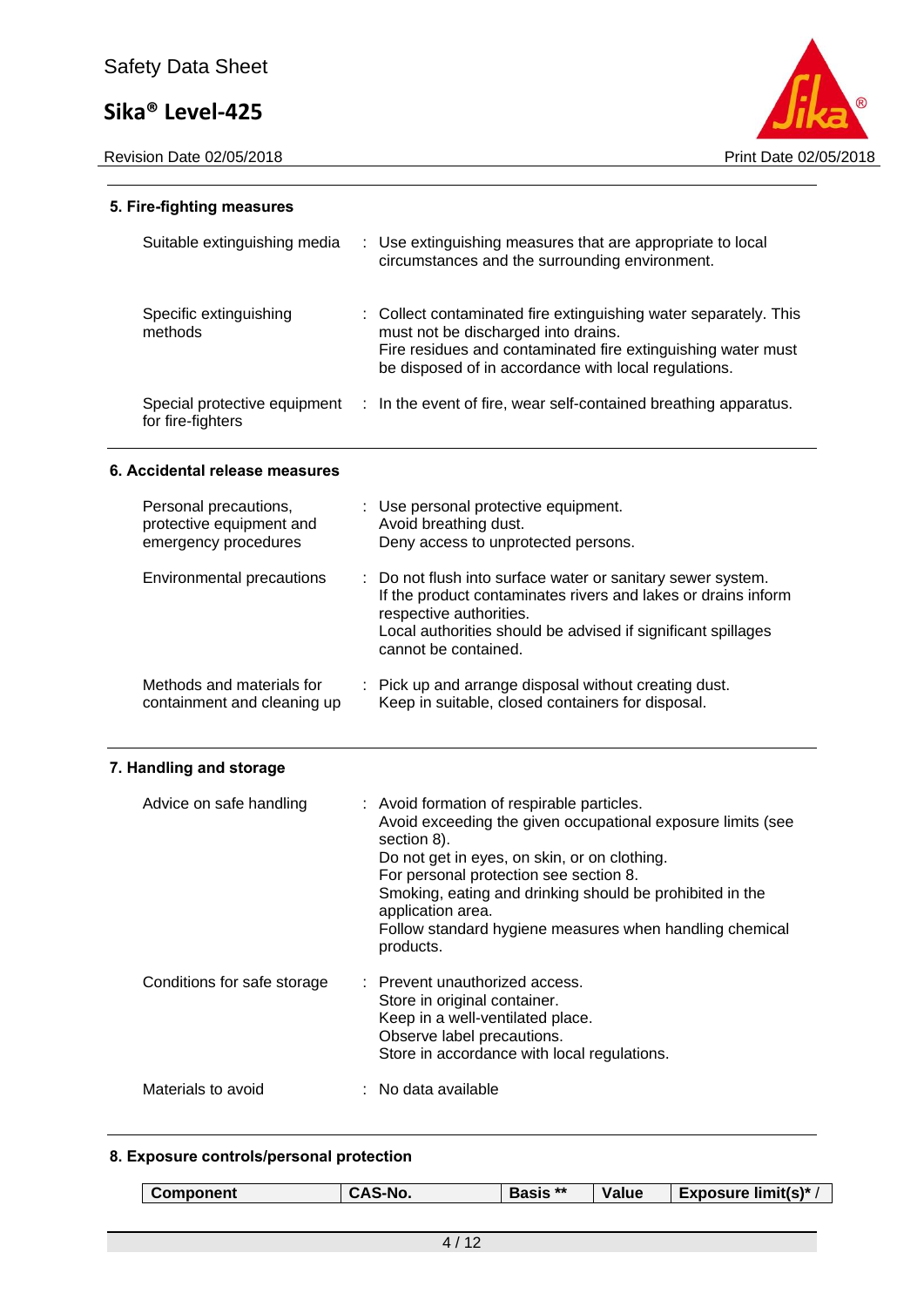

|                 |            |                |            | Form of exposure                               |
|-----------------|------------|----------------|------------|------------------------------------------------|
| Quartz (SiO2)   | 14808-60-7 | OSHA Z-3       | <b>TWA</b> | 10 mg/m3 /<br>%SiO2+2<br>respirable            |
|                 |            | OSHA Z-3       | <b>TWA</b> | 250 mppcf /<br>%SiO2+5<br>respirable           |
|                 |            | <b>OSHA P0</b> | <b>TWA</b> | $0.1$ mg/m $3$<br>Respirable fraction          |
|                 |            | <b>ACGIH</b>   | <b>TWA</b> | $0.025$ mg/m3<br>Respirable fraction           |
|                 |            | OSHA Z-1       | <b>TWA</b> | $0.05$ mg/m3<br>Respirable dust                |
| Portland cement | 65997-15-1 | <b>ACGIH</b>   | <b>TWA</b> | 1 $mg/m3$<br>Respirable fraction               |
|                 |            | OSHA Z-1       | <b>TWA</b> | $15 \text{ mg/m}$<br>total dust                |
|                 |            | OSHA Z-1       | <b>TWA</b> | $5$ mg/m $3$<br>respirable fraction            |
|                 |            | OSHA Z-3       | <b>TWA</b> | 50 Million particles<br>per cubic foot<br>Dust |
|                 |            | <b>OSHA PO</b> | <b>TWA</b> | 10 mg/m3<br><b>Total dust</b>                  |
|                 |            | OSHA P0        | <b>TWA</b> | 5 mg/m3<br>respirable dust<br>fraction         |
| calcium sulfate | 7778-18-9  | OSHA Z-1       | <b>TWA</b> | 15 mg/m3<br>total dust                         |
|                 |            | OSHA Z-1       | <b>TWA</b> | $5$ mg/m $3$<br>respirable fraction            |
|                 |            | OSHA P0        | <b>TWA</b> | 15 mg/m3<br>Total                              |
|                 |            | <b>OSHA P0</b> | <b>TWA</b> | $5$ mg/m $3$<br>Respirable fraction            |
|                 |            | <b>OSHA P0</b> | <b>TWA</b> | $15 \text{ mg/m}$<br><b>Total dust</b>         |
|                 |            | OSHA P0        | <b>TWA</b> | $5$ mg/m $3$                                   |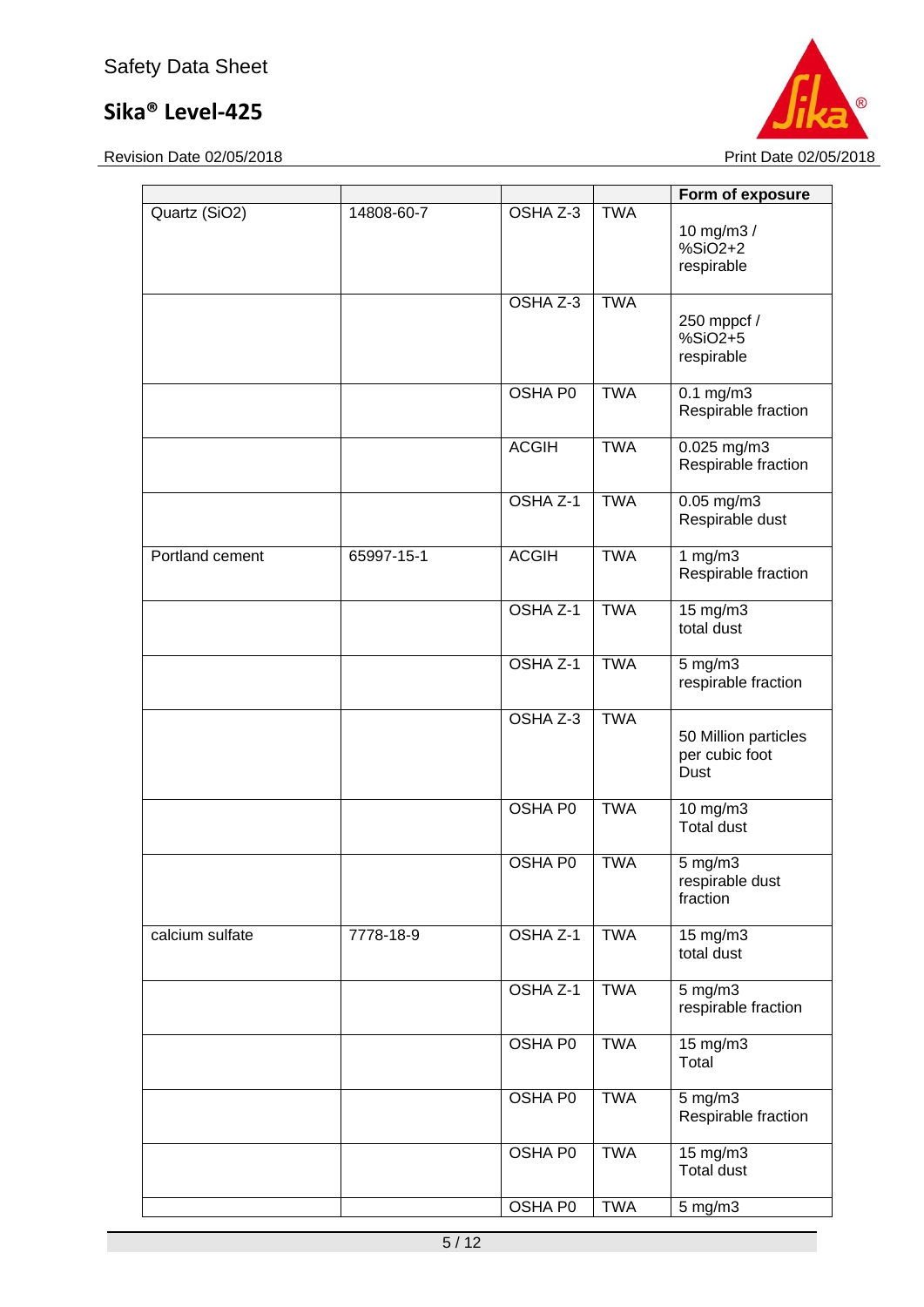

|                    |            |                |            | respirable dust<br>fraction                 |
|--------------------|------------|----------------|------------|---------------------------------------------|
|                    |            | <b>ACGIH</b>   | <b>TWA</b> | $10$ mg/m $3$<br>Inhalable fraction         |
|                    |            | <b>ACGIH</b>   | <b>TWA</b> | 10 $mg/m3$<br>Inhalable fraction            |
| Limestone          | 1317-65-3  | OSHA Z-1       | <b>TWA</b> | 15 mg/m3<br>total dust                      |
|                    |            | OSHA Z-1       | <b>TWA</b> | $5$ mg/m $3$<br>respirable fraction         |
|                    |            | <b>OSHA PO</b> | <b>TWA</b> | $15 \text{ mg/m}$<br>Total                  |
|                    |            | <b>OSHA PO</b> | <b>TWA</b> | $5$ mg/m $3$<br>Respirable fraction         |
|                    |            | <b>OSHA P0</b> | <b>TWA</b> | $15 \text{ mg/m}$<br><b>Total dust</b>      |
|                    |            | <b>OSHA PO</b> | <b>TWA</b> | $5$ mg/m $3$<br>respirable dust<br>fraction |
| Quartz (SiO2) <5µm | 14808-60-7 | OSHA Z-3       | <b>TWA</b> | 10 mg/m3 /<br>%SiO2+2<br>respirable         |
|                    |            | OSHA Z-3       | <b>TWA</b> | 250 mppcf /<br>%SiO2+5<br>respirable        |
|                    |            | OSHA P0        | <b>TWA</b> | $0.1 \text{ mg/m}$<br>Respirable fraction   |
|                    |            | <b>ACGIH</b>   | <b>TWA</b> | 0.025 mg/m3<br>Respirable fraction          |
|                    |            | OSHA Z-1       | <b>TWA</b> | $0.05$ mg/m3<br>Respirable dust             |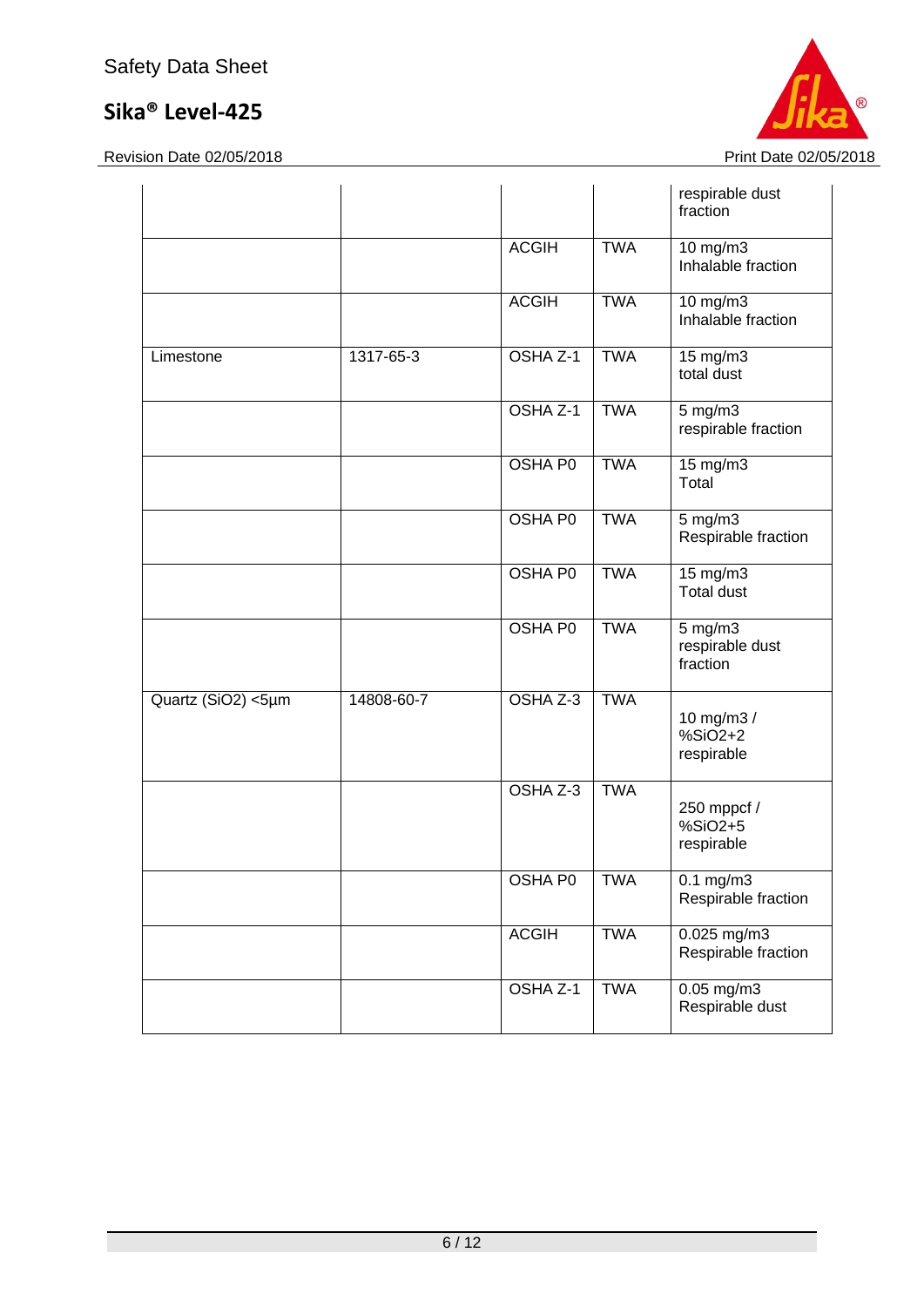Revision Date 02/05/2018 **Print Date 02/05/2018** Print Date 02/05/2018



\*The above mentioned values are in accordance with the legislation in effect at the date of the release of this safety data sheet.

ACGIH. Threshold Limit Values (TLV) OSHA P0. Table Z-1, Limit for Air Contaminat (1989 Vacated Values) OSHA P1. Permissible Exposure Limits (PEL), Table Z-1, Limit for Air Contaminant OSHA P2. Permissible Exposure Limits (PEL), Table Z-2 OSHA Z3. Table Z-3, Mineral Dust

| <b>Engineering measures</b> | : Use of adequate ventilation should be sufficient to control<br>worker exposure to airborne contaminants. If the use of this<br>product generates dust, fumes, gas, vapor or mist, use<br>process enclosures, local exhaust ventilation or other<br>engineering controls to keep worker exposure below any<br>recommended or statutory limits. |
|-----------------------------|-------------------------------------------------------------------------------------------------------------------------------------------------------------------------------------------------------------------------------------------------------------------------------------------------------------------------------------------------|
|                             |                                                                                                                                                                                                                                                                                                                                                 |

#### **Personal protective equipment**

| Respiratory protection     | : Use a properly fitted NIOSH approved air-purifying or air-fed<br>respirator complying with an approved standard if a risk<br>assessment indicates this is necessary.                                                                                                             |
|----------------------------|------------------------------------------------------------------------------------------------------------------------------------------------------------------------------------------------------------------------------------------------------------------------------------|
|                            | The filter class for the respirator must be suitable for the<br>maximum expected contaminant concentration<br>(gas/vapor/aerosol/particulates) that may arise when handling<br>the product. If this concentration is exceeded, self-contained<br>breathing apparatus must be used. |
| Hand protection<br>Remarks | : Chemical-resistant, impervious gloves complying with an<br>approved standard should be worn at all times when handling<br>chemical products if a risk assessment indicates this is<br>necessary.                                                                                 |
| Eye protection             | : Safety eyewear complying with an approved standard should<br>be used when a risk assessment indicates this is necessary.                                                                                                                                                         |
| Skin and body protection   | : Choose body protection in relation to its type, to the<br>concentration and amount of dangerous substances, and to<br>the specific work-place.                                                                                                                                   |
| Hygiene measures           | : Avoid contact with skin, eyes and clothing.<br>Wash hands before breaks and immediately after handling the<br>product.<br>Remove contaminated clothing and protective equipment<br>before entering eating areas.<br>Wash thoroughly after handling.<br>Avoid breathing dust.     |

#### **9. Physical and chemical properties**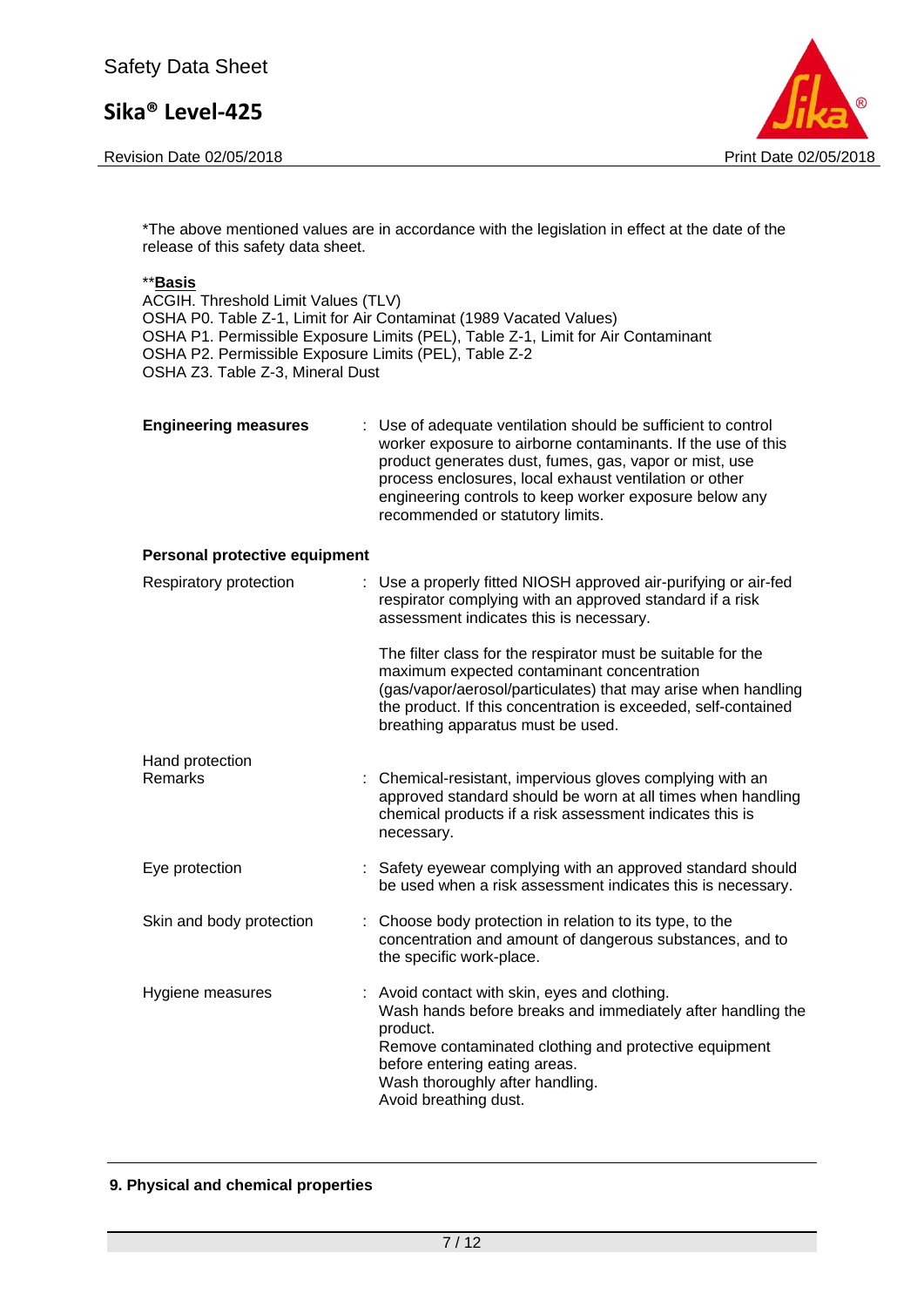

| Appearance                                  |                           | powder                           |
|---------------------------------------------|---------------------------|----------------------------------|
| Color                                       |                           | gray                             |
| Odor                                        |                           | odorless                         |
| <b>Odor Threshold</b>                       | t.                        | No data available                |
| Flash point                                 | t                         | Note: Not applicable             |
| Ignition temperature                        | t.                        | No data available                |
| Decomposition temperature                   | t.                        | No data available                |
| Lower explosion limit (Vol%)                | $\mathbb{R}^{\mathbb{Z}}$ | No data available                |
| Upper explosion limit (Vol%)                | t.                        | No data available                |
| Flammability (solid, gas)                   | t.                        | No data available                |
| Oxidizing properties                        | t.                        | No data available                |
| рH                                          |                           | ca. 11                           |
| Melting point/range /<br>Freezing point     |                           | No data available                |
|                                             |                           | Note: Not applicable             |
| Vapor pressure                              |                           | No data available                |
| Density                                     | t.                        | ca.1.1 g/cm3<br>at 68 °F (20 °C) |
| Water solubility                            |                           | No data available                |
| Partition coefficient: n-<br>octanol/water  | t.                        | No data available                |
| Viscosity, dynamic                          |                           | No data available                |
| Viscosity, kinematic                        |                           | Note: Not applicable             |
| Relative vapor density                      | t.                        | No data available                |
| Evaporation rate                            | t.                        | No data available                |
| <b>Burning rate</b>                         |                           | No data available                |
| Volatile organic compounds<br>(VOC) content | t.                        | Not applicable                   |

| 10. Stability and reactivity |  |
|------------------------------|--|
|------------------------------|--|

| Reactivity         | : No dangerous reaction known under conditions of normal use. |
|--------------------|---------------------------------------------------------------|
| Chemical stability | : The product is chemically stable.                           |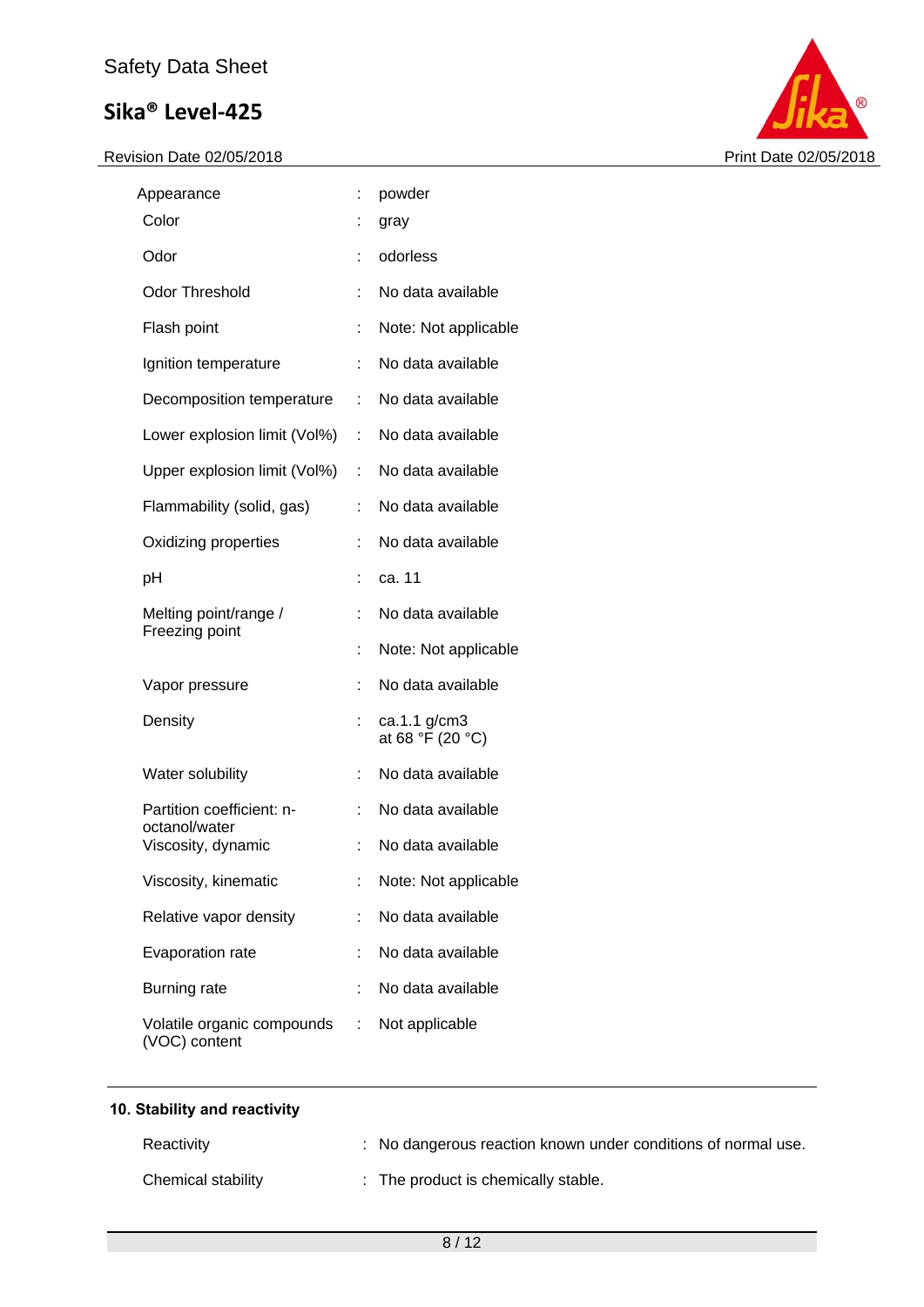Revision Date 02/05/2018 **Print Date 02/05/2018** Print Date 02/05/2018



| Possibility of hazardous<br>reactions | : Stable under recommended storage conditions. |
|---------------------------------------|------------------------------------------------|
| Conditions to avoid                   | $\therefore$ No data available                 |
| Incompatible materials                | $\therefore$ No data available                 |

### **11. Toxicological information**

#### **Acute toxicity**

Not classified based on available information.

#### **Skin corrosion/irritation**

Causes severe burns.

**Serious eye damage/eye irritation** Causes serious eye damage.

#### **Respiratory or skin sensitization**

Skin sensitization: Not classified based on available information. Respiratory sensitization: Not classified based on available information.

#### **Product:**

Remarks: Product contains Portland cement which contains a chromate reducing agent. If the storage conditions are not appropriate (exposure to humidity) or the storage period is exceeded, the effectiveness of the reducing agent can be diminished prematurely and the product may become skin sensitizing.

#### **Germ cell mutagenicity**

Not classified based on available information.

#### **Reproductive toxicity**

Not classified based on available information.

#### **STOT-single exposure**

May cause respiratory irritation.

#### **STOT-repeated exposure**

Causes damage to organs (Lungs) through prolonged or repeated exposure. Prolonged exposure can cause silicosis.

#### **Aspiration toxicity**

Not classified based on available information.

#### **Carcinogenicity**

May cause cancer by inhalation. **IARC** Group 1: Carcinogenic to humans

| <b>NTP</b> | Quartz (SiO2)<br>Quartz (SiO2) <5µm<br>Known to be human carcinogen | 14808-60-7<br>14808-60-7 |
|------------|---------------------------------------------------------------------|--------------------------|
|            | Quartz (SiO2)<br>Quartz (SiO2) <5µm                                 | 14808-60-7<br>14808-60-7 |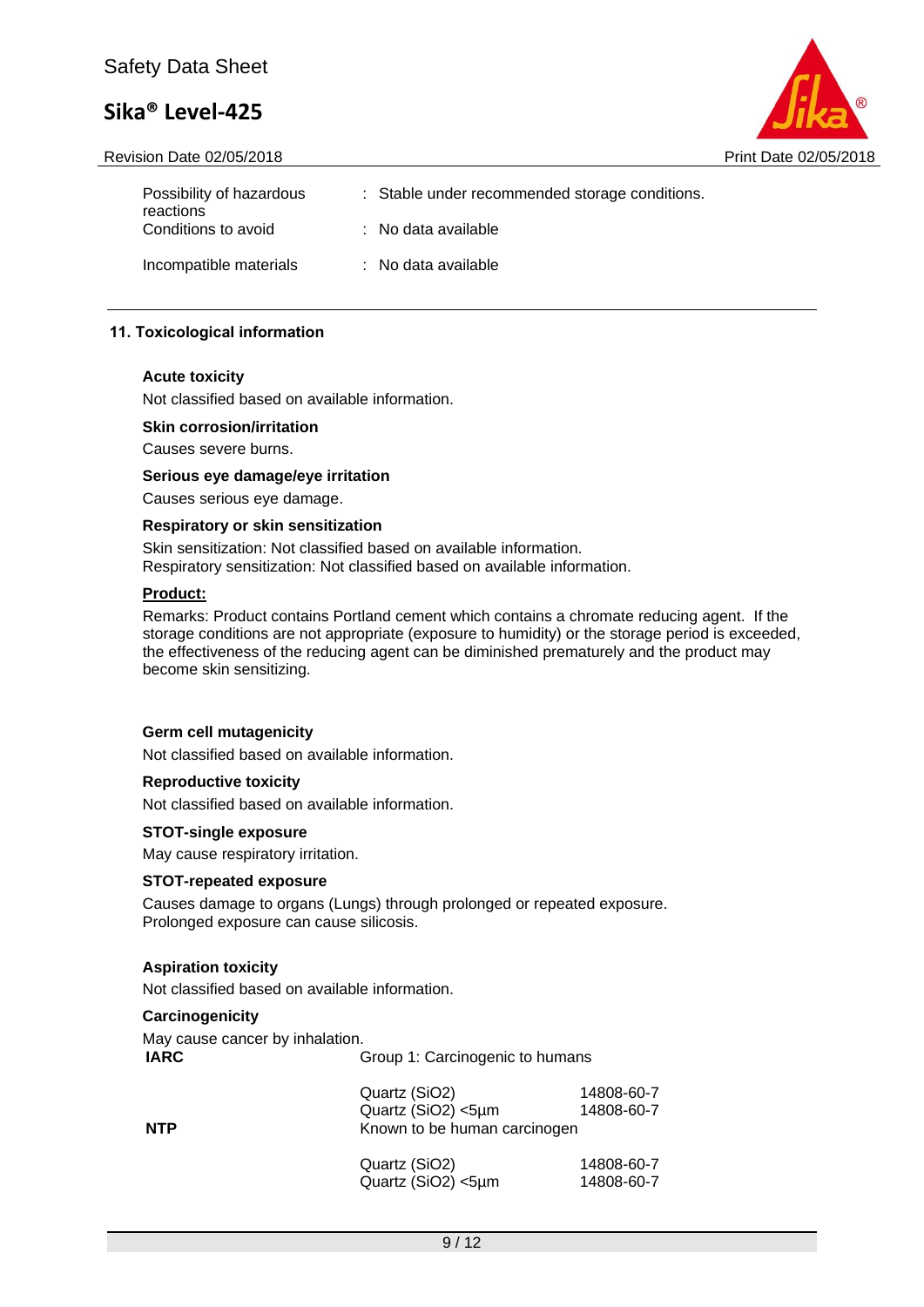Revision Date 02/05/2018 **Print Date 02/05/2018** Print Date 02/05/2018



#### **12. Ecological information**

Other information Do not empty into drains; dispose of this material and its container in a safe way.

#### **13. Disposal considerations**

| Disposal methods       |                                                                                                                                                                                                                               |
|------------------------|-------------------------------------------------------------------------------------------------------------------------------------------------------------------------------------------------------------------------------|
| Waste from residues    | : Disposal of this product, solutions and any by-products should<br>at all times comply with the requirements of environmental<br>protection and waste disposal legislation and any regional<br>local authority requirements. |
| Contaminated packaging | : Empty containers should be taken to an approved waste<br>handling site for recycling or disposal.                                                                                                                           |

#### **14. Transport information**

**DOT** Not dangerous goods **IATA** Not dangerous goods **IMDG** Not dangerous goods

#### **Special precautions for user** No data available

**Transport in bulk according to Annex II of MARPOL 73/78 and the IBC Code** Not applicable

#### **15. Regulatory information**

**TSCA list interpret in the state of the state of the state of the state of the state of the state of the state of the state of the state of the state of the state of the state of the state of the state of the state of t** TSCA Inventory or are in compliance with a TSCA Inventory exemption.

#### **EPCRA - Emergency Planning and Community Right-to-Know**

#### **CERCLA Reportable Quantity**

This material does not contain any components with a CERCLA RQ.

#### **SARA304 Reportable Quantity**

This material does not contain any components with a section 304 EHS RQ.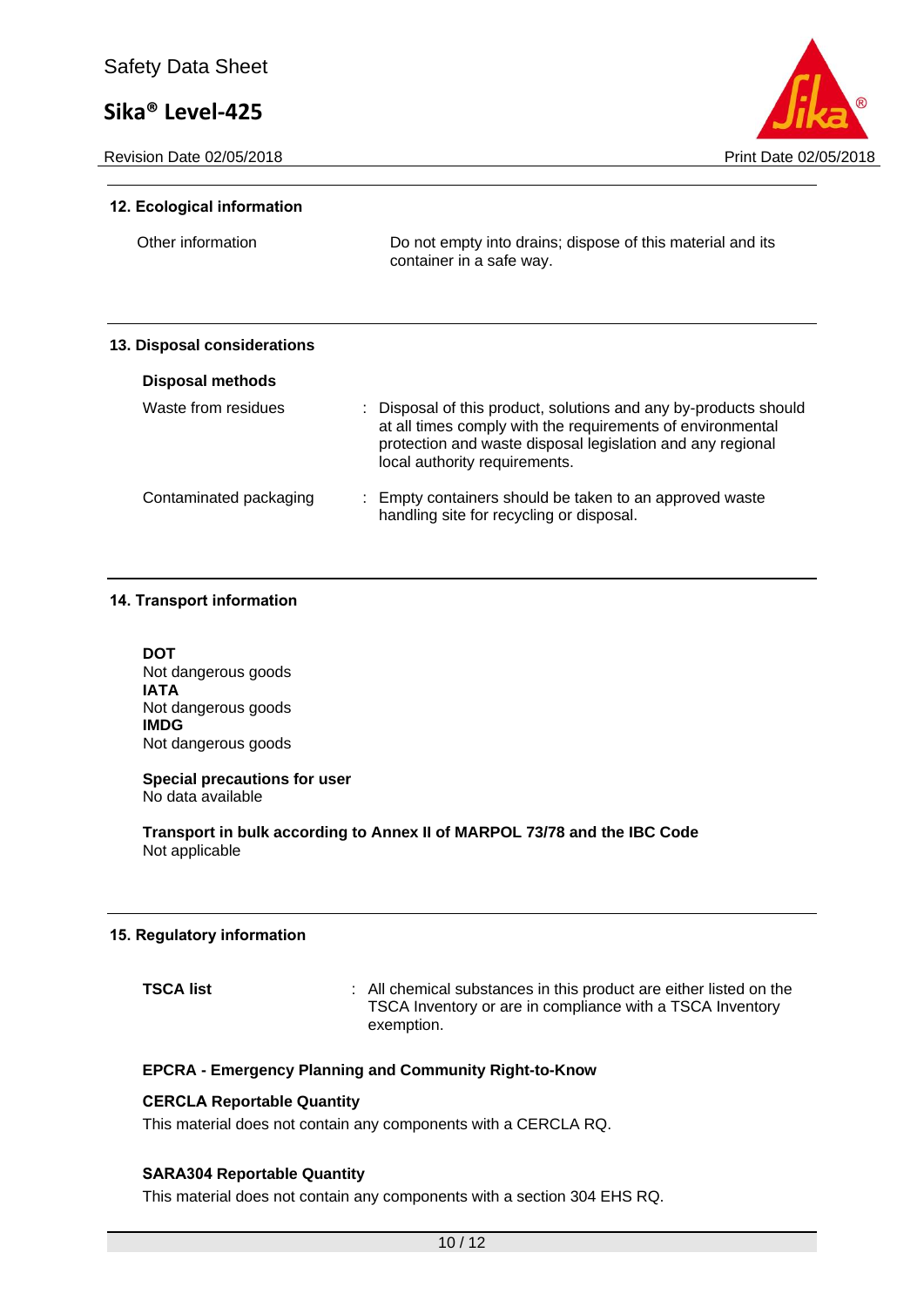Revision Date 02/05/2018 **Print Date 02/05/2018** Print Date 02/05/2018



**0**

**0**

**X**

| SARA 311/312 Hazards                                                                                                               | : Skin corrosion or irritation<br>Serious eye damage or eye irritation<br>Carcinogenicity<br>Specific target organ toxicity (single or repeated exposure)                                 |  |  |
|------------------------------------------------------------------------------------------------------------------------------------|-------------------------------------------------------------------------------------------------------------------------------------------------------------------------------------------|--|--|
| <b>SARA 302</b>                                                                                                                    | : This material does not contain any components with a section<br>302 EHS TPQ.                                                                                                            |  |  |
| <b>SARA 313</b>                                                                                                                    | : This material does not contain any chemical components with<br>known CAS numbers that exceed the threshold (De Minimis)<br>reporting levels established by SARA Title III, Section 313. |  |  |
| <b>Clean Air Act</b>                                                                                                               |                                                                                                                                                                                           |  |  |
| <b>Ozone-Depletion</b><br><b>Potential</b>                                                                                         | This product neither contains, nor was manufactured with a<br>Class I or Class II ODS as defined by the U.S. Clean Air Act<br>Section 602 (40 CFR 82, Subpt. A, App.A + B).               |  |  |
| This product does not contain any hazardous air pollutants (HAP), as defined by the U.S. Clean<br>Air Act Section 112 (40 CFR 61). |                                                                                                                                                                                           |  |  |

This product does not contain any chemicals listed under the U.S. Clean Air Act Section 112(r) for Accidental Release Prevention (40 CFR 68.130, Subpart F).

**California Prop 65 WARNING:** Cancer and Reproductive Harm –

www.P65Warnings.ca.gov

#### **16. Other information**

**HMIS Classification Caution:** HMIS® rating is based on a 0-4 rating scale, with 0 representing minimal hazards or **Physical Hazard Flammability Personal Protection Health \* 3**

risks, and 4 representing significant hazards or risks. Although HMIS® rating is not required on SDSs under 29 CFR 1910.1200, the preparer may choose to provide them. HMIS® rating is to be used with a fully implemented HMIS® program. HMIS® is a registered mark of the National Paint & Coatings Association (NPCA). Please note HMIS® attempts to convey full health warning information to all employees.

#### **Notes to Reader**

The information contained in this Safety Data Sheet applies only to the actual Sika Corporation ("Sika") product identified and described herein. This information is not intended to address, nor does it address the use or application of the identified Sika product in combination with any other material, product or process. All of the information set forth herein